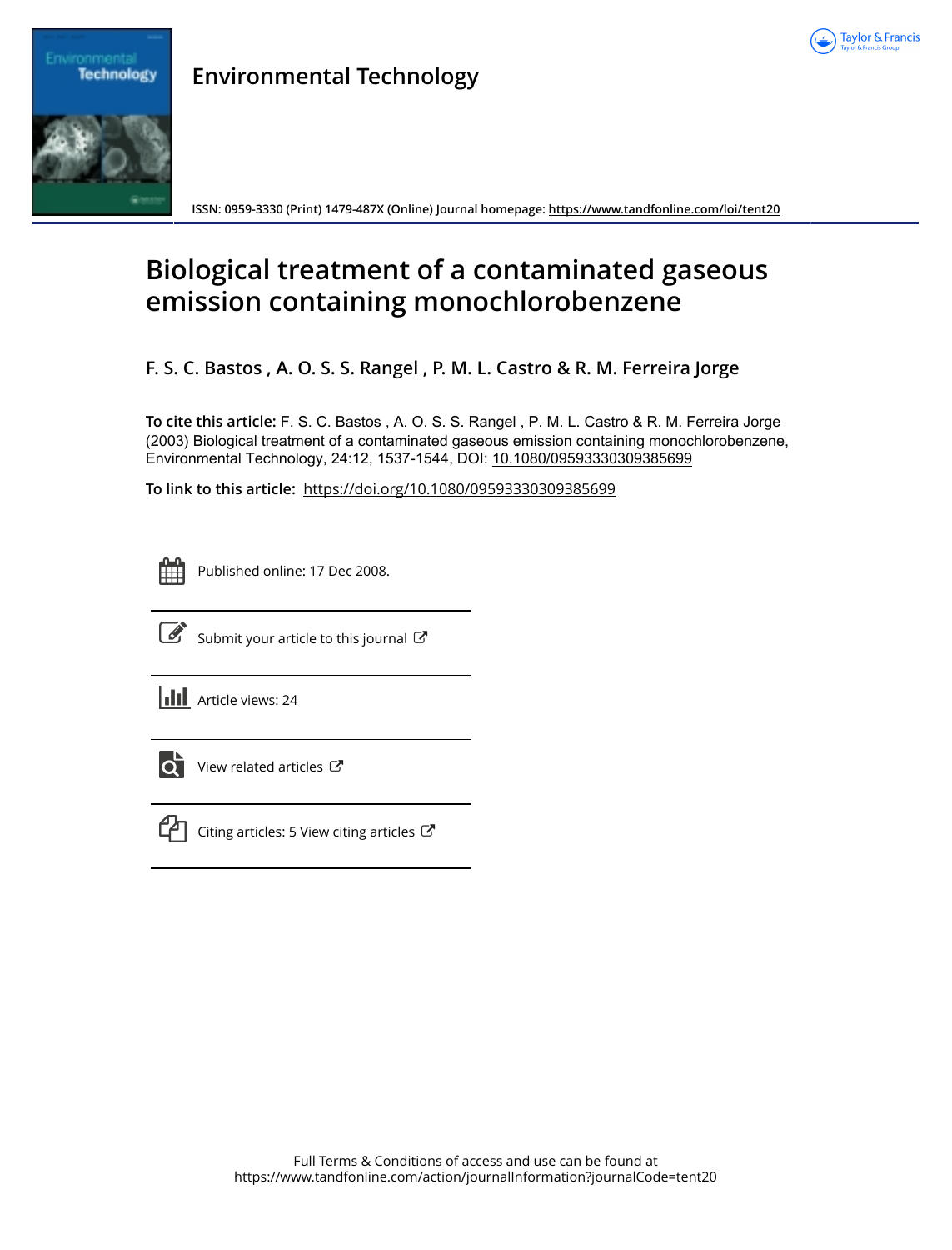# BIOLOGICAL TREATMENT OF A CONTAMINATED GASEOUS EMISSION CONTAINING MONOCHLOROBENZENE

F.S.C. BASTOS<sup>1</sup>, A.O.S.S. RANGEL<sup>1</sup>, P.M.L. CASTRO<sup>1</sup>\* AND R.M. FERREIRA JORGE<sup>1,2</sup>

<sup>1</sup>Escola Superior de Biotecnologia - Universidade Cató lica Portuguesa, R. Dr. Antó rúo Bernardino de Almeida, 4200 - 072 Porto, Portugal 2 SIA - Sociedade de Inovaç ã o Ambiental, Lda. CEBI - Centro Empresarial de Biotecnologia R. Dr. Antó nio Bernardino de Almeida, 4200 - 072 Porto, Portugal

*(Received* 23 *February 2003; Accepted 15 September 2003)*

#### ABSTRACT

This study presents the operation of a biotrickling filter when treating a monochlorobenzene (MCB) contaminated gaseous<br>emission. Treatment dynamics were characterised by exposing the reactor to various MCB Organic Loads MCB biodegradation and increasing the mineral medium recirculation rate was beneficial for the overall treatment.

Keywords: Biological treatment, biotrickling filter, monochlorobenzene, gaseous emissions.

#### INTRODUCTION

In 1990, the Clean Air Act Amendments introduced the control of Volatile Organic Carbons (VOCs) as a major subject of concern. Generally, these pollutants are generated from chemical industries and their control is required since they can pose potential risks to human health and the environment. Recently, under the Integrated Pollution Prevention Control European directive, Gas Phase Bioreactors (GPBs) have been classified as Best Available Technologies (BATs) for air pollution control from chemical industries [1]. However, GPBs are not found worldwide and are mainly focused in north and central Europe [2].

Biological treatment of gaseous emissions contaminated with VOCs offer advantageous solutions because i) they are natural treatment systems, almost without waste generation; ii) there is little consumption of energy and chemical supplements; iii) they are well accepted by the public. Main waste products include waste-water generation and biomass sludge that require further treatment. In a biotrickling filter for VOCs treatment, an aqueous-phase is continuously recirculated through a packed bed. The performance of biotrickling filters is strongly affected by the choice of the packing material [3-6]. The surface should allow for an adequate biofilm growth and, in the event of excessive biomass formation, should avoid clogging of the reactor. The pollutants and the oxygen present in the gaseous effluent are absorbed by the aqueous phase and transported to the biofilm, where biodegradation takes place and pollutants are converted to simple compounds (carbon dioxide and water).

The biological treatment of contaminated gases containing monochlorobenzene (MCB) has been reported *[7-* 9]. Aiming at the simulation of industrial emissions, the treatment of VOCs mixtures, such as MCB and dichlorobenzene [7,9], and acetone and methylacrylate [10], has been achieved. GPBs used for air pollution control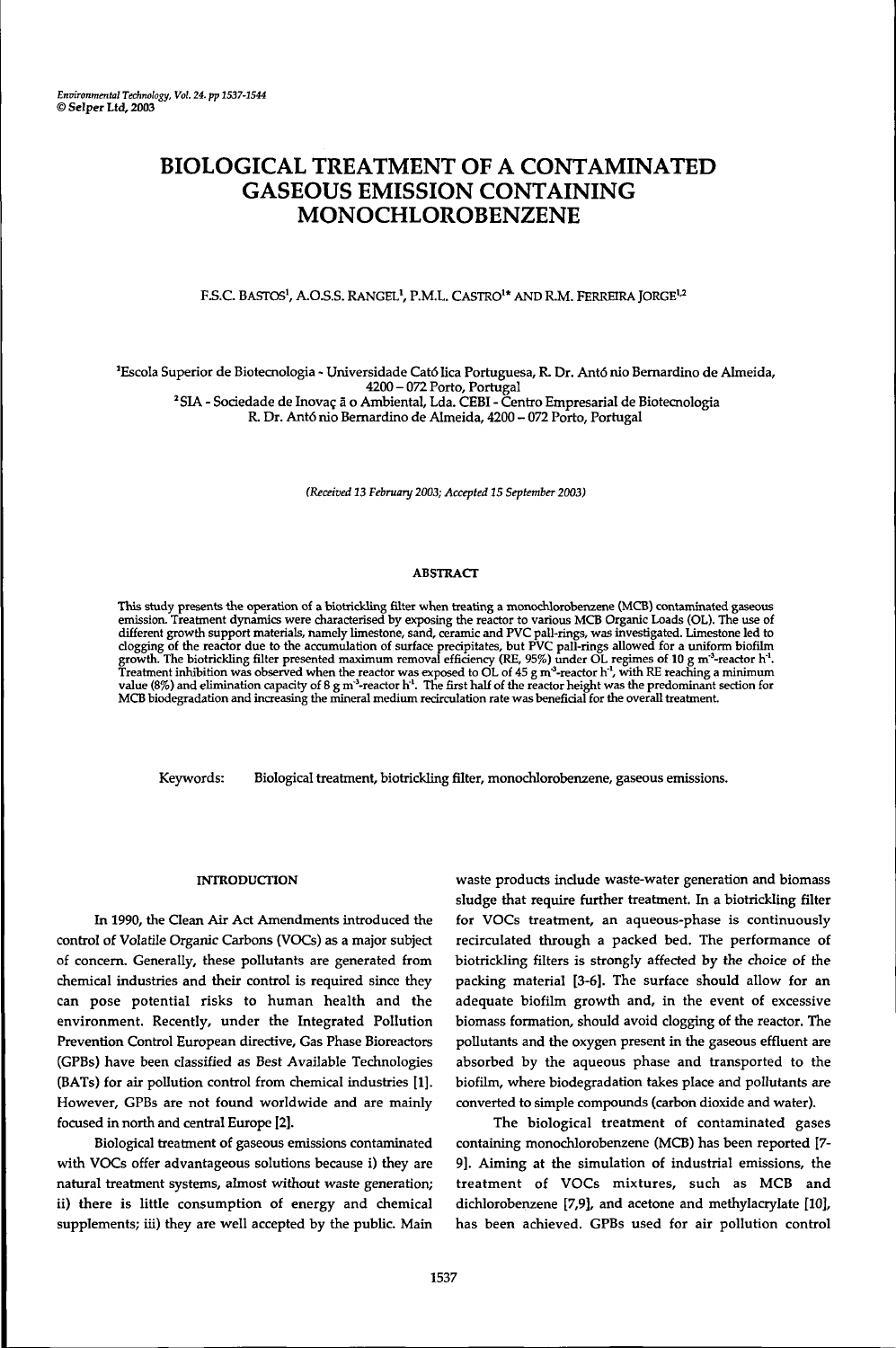present, however, a limited application when considering highly loaded emissions [1-4,6]. The effectiveness of a biotrickling filter is determined from the inlet and outlet gaseous concentrations, as well as by controlling the aqueous phase composition, particularly when biodegradation products are generated. On-line methods for monitoring biodegradation products, such as chloride, could allow for the development of control strategies of GPBs operation, which often decrease their efficiency due to biomass overgrowth and subsequent clogging [11]. Sequential Injection Analysis (SIA) presents several advantages when compared to classical methods or other automatic flow methodologies for the automation of wet analytical procedures [12]. SIA allows for monitoring of chemical parameters, such as chloride, in a reduced time (less than 60 s) with reproducible results and considerable saving of reagents [13].

The objective of this study was to evaluate the performance of a biotrickling filter for removal of gas-phase MCB. The effects of MCB organic loading, recirculation flow, and growth support material, on the overall treatment performance were investigated.

## **MATERIALS AND METHODS**

Inoculum and Mineral Medium

A mixed microbial culture previously enriched on MCB was used. During the experiments, no aseptic conditions were maintained. The mineral medium (MM) used in these experiments contained the following compounds per litre (pH  $= 6,5$ : Na<sub>2</sub>HPO<sub>4</sub>.2H<sub>2</sub>O (2.67 g); KH<sub>2</sub>PO<sub>4</sub> (1.4 g); MgSO<sub>4</sub>.7H<sub>2</sub>O (0.8 g); (NH<sub>4</sub>)<sub>2</sub>SO<sub>4</sub> (0.5 g); and 10 ml of a trace elements solution. The trace elements solution contained the following compounds per litre: NaOH (2 g); (Na<sub>2</sub>)EDTA.2H<sub>2</sub>O (12 g); FeSO<sub>4</sub>.7H<sub>2</sub>O, (2 g); CaCl<sub>2</sub> (1 g); Na<sub>2</sub>SO<sub>4</sub> (10 g); ZnSO<sub>4</sub>.7H<sub>2</sub>O (0.4 g); MnSO<sub>4</sub>.4H<sub>2</sub>O (0.4 g); CuSO<sub>4</sub>.5H<sub>2</sub>O (0.1 g); Na<sub>2</sub>MoO<sub>4</sub>.2H<sub>2</sub>O  $(0.1 \text{ g})$ ; H<sub>2</sub>SO<sub>4</sub> concentrated  $(0.5 \text{ ml})$ .

#### GPB Operation

A biotrickling filter was operated for treating a MCB contaminated gaseous effluent. The experimental set-up is schematically shown in Figure 1 and experiments were at least repeated. The biotrickling filter consisted of an 80 cm



Figure 1. Schematic representation of the GPB. Figure legend: 1 - pressurised air; 2,3 - gaseous mass-flow controllers; 4,5 saturation vessels; 6 - laden-flow mixture point; 7 - gas inlet; 8 - GPB; 9 - gas outlet; 10 - redrculation vessel; 11 - MM GPB inlet; 12 - MM GPB outlet; 13 - MM feed; 14 - MM waste, 15 - SIA.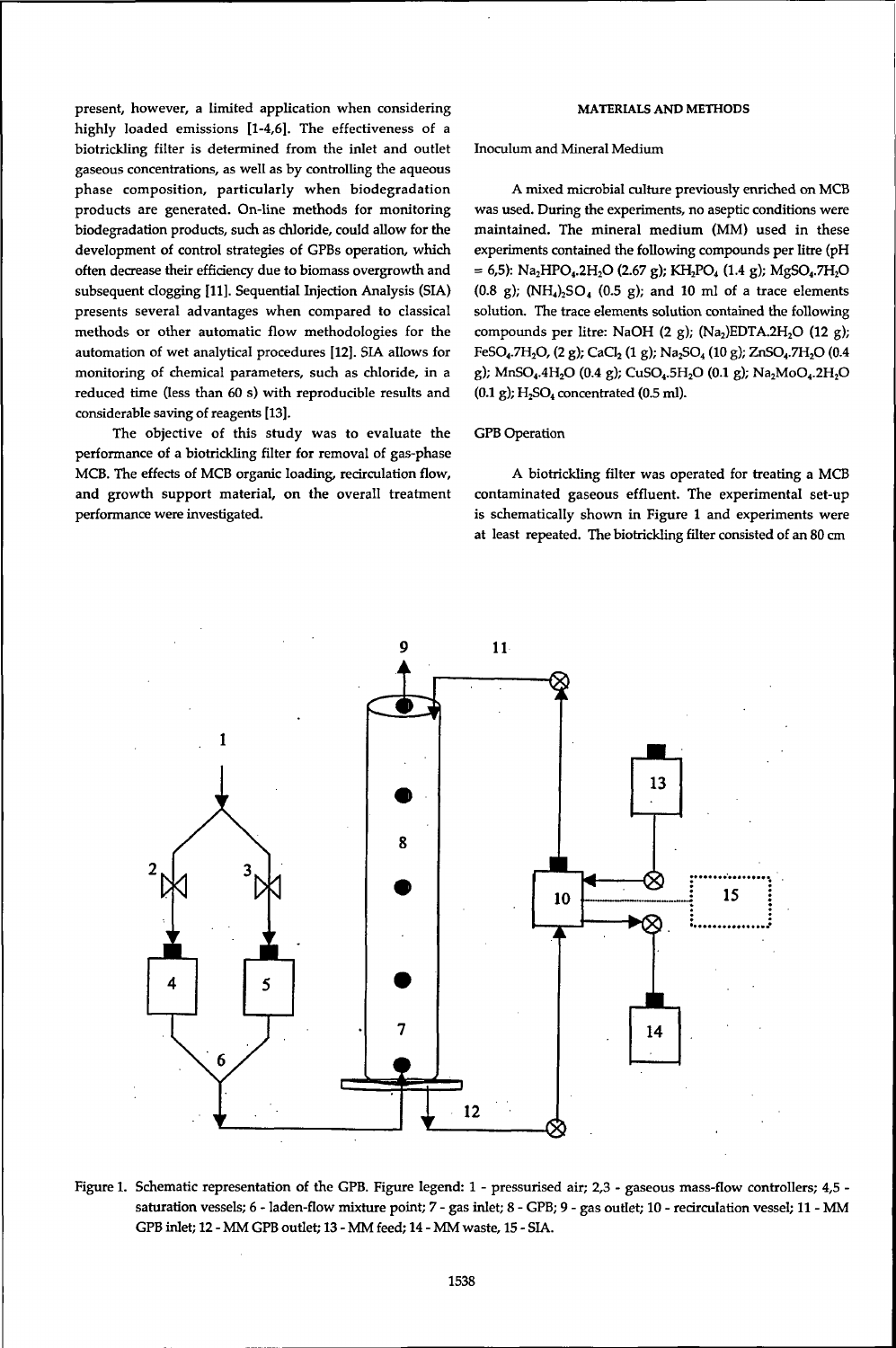height and 9 cm internal diameter cylindrical stainless steel column. A perforated stainless steel plate was placed at the bottom of the column to allow for a better distribution of the gaseous effluent through the column. A water nozzle (DANFOSS, ref. 030F4144) was used to homogeneously disperse the recirculating MM. Apart from the gaseous inlet and outlet-sampling ports, three additional sampling ports were located along the filter bed at 20, 40 and 60 cm from the bottom.

For biofilm establishment, an aqueous solution of MM containing 100 mg l<sup>-1</sup> MCB was inoculated with 500 ml of MCB-degrading culture, previously grown in 250 ml batch reactors to biomass concentrations of  $25$  mg  $1<sup>1</sup>$ , and continuously circulated through the biotrickling filter for three days at a flow rate of 50 ml  $h<sup>1</sup>$ . Biomass concentration was determined using a previously established dry weight calibration curve. During GPB operation, the gaseous effluent was continuously fed to the reactor in a countercurrent mode with the liquid flow. The required MCB inlet gaseous concentration was achieved through a controlled mixture of a MCB-laden gas stream with a water-laden gas stream, as previously described [14]. Both laden-streams were obtained after a single passage of a controlled flow of pressurised air through independent saturation vessels, containing either MCB or water. By changing the ratio of the laden streams, different MCB inlet gaseous concentrations could be achieved. The recirculation flow was initially set at 250 l h<sup>-1</sup>. In Experiment I, MM was replaced every 5 days and a total volume of 1 litre was renewed in the recirculation vessel. In Experiment II, similar conditions were maintained until day 70 when MM was continuously fed at 50 ml h<sup>-1</sup>. The Empty Bed Residence Time (EBRT) was maintained at 2.5 min throughout the experiments. Samples were periodically withdrawn from the sampling points, allowing for the characterisation of the gaseous effluent concentration through the reactor column height (at inlet  $-0\%$ , 25%, 50%, 75% and outlet - 100%, of the column height). The total and partial Removal Efficiencies (RE, %), as well as the Organic Load (OL, g m<sup>3</sup>-reactor h<sup>-1</sup>) and the reactor Elimination Capacity (EC, g m<sup>-3</sup>-reactor h<sup>-1</sup>), were determined.

# Growth Support Materials

Different growth support materials were tested: sand, pall rings made of PVC, limestone and ceramic. In Experiment I, each reactor section was filled with 5 cm layers of each support material in the following order, starting from the bottom: sand, ceramic, pall rings and lime, allowing for an even distribution of growth support materials per reactor section. Tiles were hand-broken into small pieces in order to increase the surface area available for biofilm growth. In Experiment II, the reactor was filled with a 5 cm sand layer at the bottom and the rest of the column height (ca. 75 cm) was filled with pall rings. Preliminary batch tests were carried out in shake-flasks containing MM supplied with 100 mg I'<sup>1</sup> MCB and 10 g of each growth support material, in order to investigate whether there were any inhibitory effects of the growth support material on the MCB culture degradation capacity; this was achieved by monitoring the evolution of chloride and suspended biomass concentrations.

#### Analytical Methods

MCB in the gas phase was analysed using a gas chromatograph (Hewlett Packard 5890, UK) equipped with a flame-ionisation detector. A 50 m long packed column (type Column CP-WAX 57CB) with 0.25 mm inner diameter was used at a carrier gas (hydrogen:argon 50:50) flow rate of 8 ml min'<sup>1</sup> . The column was heated isothermally at a temperature of 80 °C. Gaseous samples of 0.5 ml were collected daily from the in- and outlet-stream, as well as from three sample ports over the height of the reactor column, with 0.5 ml - gas-tight syringe and immediately analysed. All samples were analysed at least twice. MCB in the recirculating MM was also analysed [10].

Biodegradation was detected through the measurement of the chloride ion release. Chloride concentration was assayed colorimetrically [15]. Biomass was removed previously by centrifugation at 14,000 rpm for 5 min. The chloride concentration was calculated from a standard calibration curve ranging from 0 to 100 mg l<sup>-1</sup> in chloride. The uncertainty of this assay was  $\pm$  5 % at the 10 mg  $l<sup>-1</sup>$  level. A SIA system previously described [10] was implemented to allow for on-line monitoring of chloride (Fig. 1).

## Chemicals

All chemicals used in the preparation of the MM were obtained from BDH and were of AnalaR grade. All the organic solvents were obtained from Sigma.

#### **RESULTS AND DISCUSSION**

#### GPB Operation - Experiment I

After the three days start-up period, the biotrickling filter was exposed to a contaminated gaseous effluent containing MCB at an OL of 13 g m<sup>-3</sup>-reactor h<sup>-1</sup>. After an initial period of adaptation, the reactor showed RE higher than 60 % (Fig. 2). On day 10, the OL was increased to 20 g  $\text{m}^3\text{-}$ reactor  $\text{h}^{\text{-}1}$  and the RE stabilised at ca. 60 %. When the OL was further increased to 25 g m<sup>-3</sup>-reactor h<sup>-1</sup> (day 23), the RE was initially decreased to ca. 45% and then recovered and was maintained at RE 65 % (day 30). From day 32, the RE was significantly decreased and clogging of the GPB occurred (day 36).

Figure 2 also shows the evolution of MCB removal efficiency throughout the reactor column height, along with the EC. The high EC observed from day 11 to day 21 was coupled with a predominance of the treatment at the first half of the column height, mainly the first quarter. However, when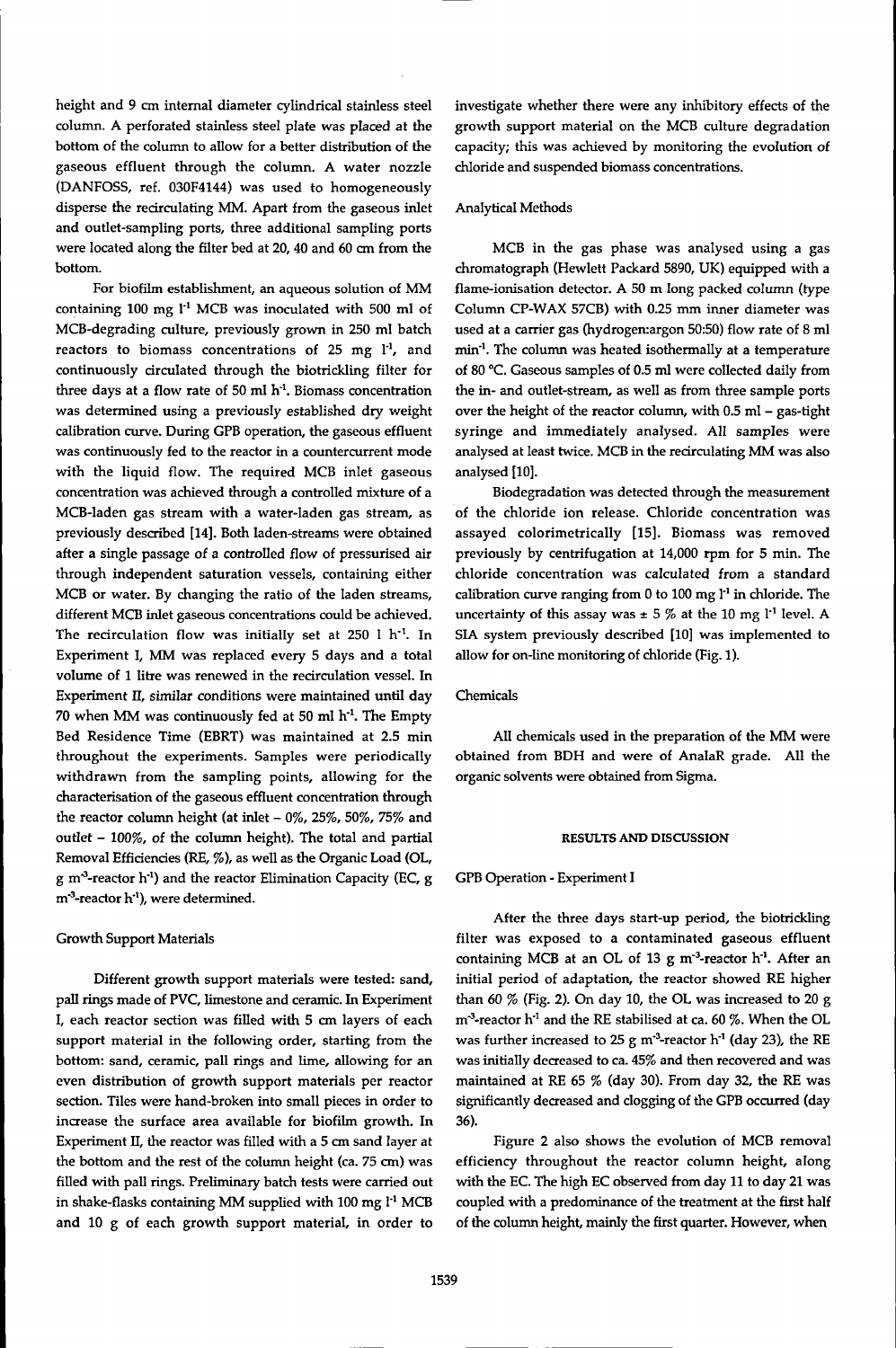

Figure 2. Partial MCB Removal Efficiency (RE, %) versus Organic Load (OL, g m<sup>3</sup>-reactor h<sup>1</sup>) and Elimination Capacity (EC, g m<sup>-3</sup>-reactor h<sup>-1</sup>) obtained during GPB operation in Experiment I.

the reactor was exposed to higher OLs (from day 22), with a subsequent decrease in the RE, little differences were observed between the contribution of each section to the overall treatment. Chloride and suspended biomass concentrations in the recirculating liquid increased from the start of the experiment (data not shown). During Experiment I, chloride and biomass concentrations were maintained at ca. 600 and 15 mg l<sup>-1</sup>, respectively, although there were significant fluctuations in both concentrations due to the periodical MM renewal. However, a lower biomass release was observed at the last stages of operation (ca. 5 mg l<sup>-1</sup>), and immediately before the clogging of the reactor occurred, a higher value for suspended biomass in the recirculating MM was noticed (day  $35, 40$  mg  $1<sup>-1</sup>$ ).

Removal of the growth support materials from the GPB on both experiments proved to be a difficult task, due to the limestone layer. The basic properties of lime are often used to adjust the pH of filter beds [16], particularly when treating halogenated compounds [3]. The particles that composed the 5 cm layers of this support became strongly connected, similar to a solid rock, with the formation of a precipitate on its surface. This precipitate may have originated from dissolution of calcium carbonate from the limestone due to acidic conditions, as degradation of MCB generates hydrochloric acid [17], and subsequent re-precipitation. The use of a low recirculation flow could have led to a pH gradient along the column height [4], which could have favoured the accumulation of this precipitate on the limestone surface, thus explaining the clogging of the reactor and the inadequacy of this material for GPB operation in a trickle-bed mode when treating halogenated VOCs.

Ceramic material, specifically waste tile products, were also investigated for growth support adequacy. Absence of biofilm on this growth support material was visually observed upon opening of the reactor. Ceramic monoliths have been investigated as growth support for air pollution abatement, however showing a weak capacity for biofilm adhesion [18]. This support material has been advanced as a non-viable option for biofiltration applications [17]. The results obtained on the present study support the limitation of ceramic matrix for use as a biofilm growth support material. The same was observed for sand. Pall rings showed extensive biofilm growth and a uniform biofilm distribution, based on visual observation upon opening of the GPB.

## GPB Operation - Experiment II

Based on the results of Experiment I, the experimental conditions of GPB operation were altered. The growth support material inside the GPB consisted of a 5 cm layer of sand, to better disperse the gaseous effluent through the column, and of a uniform layer of PVC pall-rings. The recirculation flow was increased to 500 ml h<sup>-1</sup> on both experiments carried out, and on the last repetition the MM was supplied continuously at a rate of 50 ml h<sup>-1</sup> from day 70.

The reactor was initially exposed to an OL of  $10 \text{ g m}^{-3}$ reactor h<sup>-1</sup>. Generally, the RE during the first month of operation was never higher than 50% (Fig. 3.A). At the end of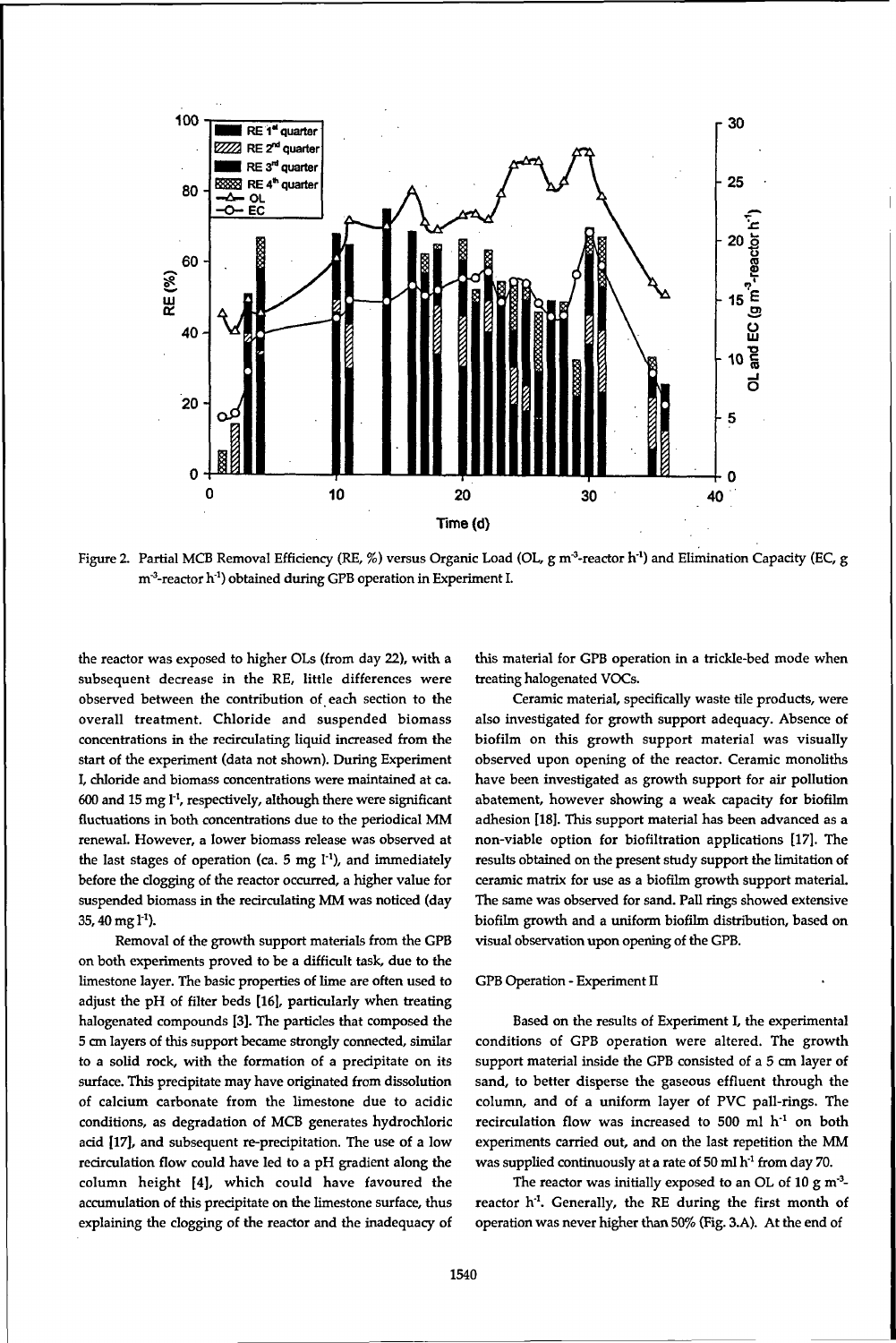

Figure 3. MCB Removal Efficiency (RE, %) versus Organic Load (OL, g m<sup>-3</sup>-reactor h<sup>-1</sup>) and Elimination Capacity (EC, g m<sup>3</sup>-reactor h<sup>-1</sup>) obtained during GPB operation in Experiment II (Fig. 3.A). Partial MCB Removal Efficiency (RE, %) obtained between days 40 - 48 (Fig. 3.B) and days 76 - 82 (Fig. 3.C).

the first month, a steady increase in the RE, up to 90 % on day 33, was observed, but that was followed by a sharp decrease (day 38) when a sudden increase in the reactor OL was observed. From day 40, the treatment process stabilised at a RE of ca. 70%, when the reactor was exposed to an OL of 22 g m<sup>-3</sup>-reactor h<sup>-1</sup>. From day 50, the OL was gradually increased to 45 g m<sup>-3</sup>-reactor h<sup>-1</sup>. The RE decreased accordingly, reaching a minimum value of 8% on day 65. When the OL was eradually reduced to the initial value of 10 g m<sup>-3</sup>-reactor h<sup>-1</sup> (day 71), a steep increase in the RE was observed, stabilising at 95% (day 92). When the OL was again increased to 20 g m<sup>3</sup>-

reactor  $\mathrm{h}^4$  (day 96), the RE decreased and stabilised at 70%.

The partial removal of MCB through the reactor height was also characterised (Fig. 3.B and 3.C). Generally, the contribution of the first reactor section predominated. In accordance with results obtained in Experiment I, under high OL operating regimes equivalent contributions to the reactor overall treatment efficiency were observed along the column height (Fig. 3.B). Under low OL operating regimes, a predominant contribution of the first reactor section to the overall treatment was evident (Fig. 3.C). Similar results showing the predominance of the first reaction section to the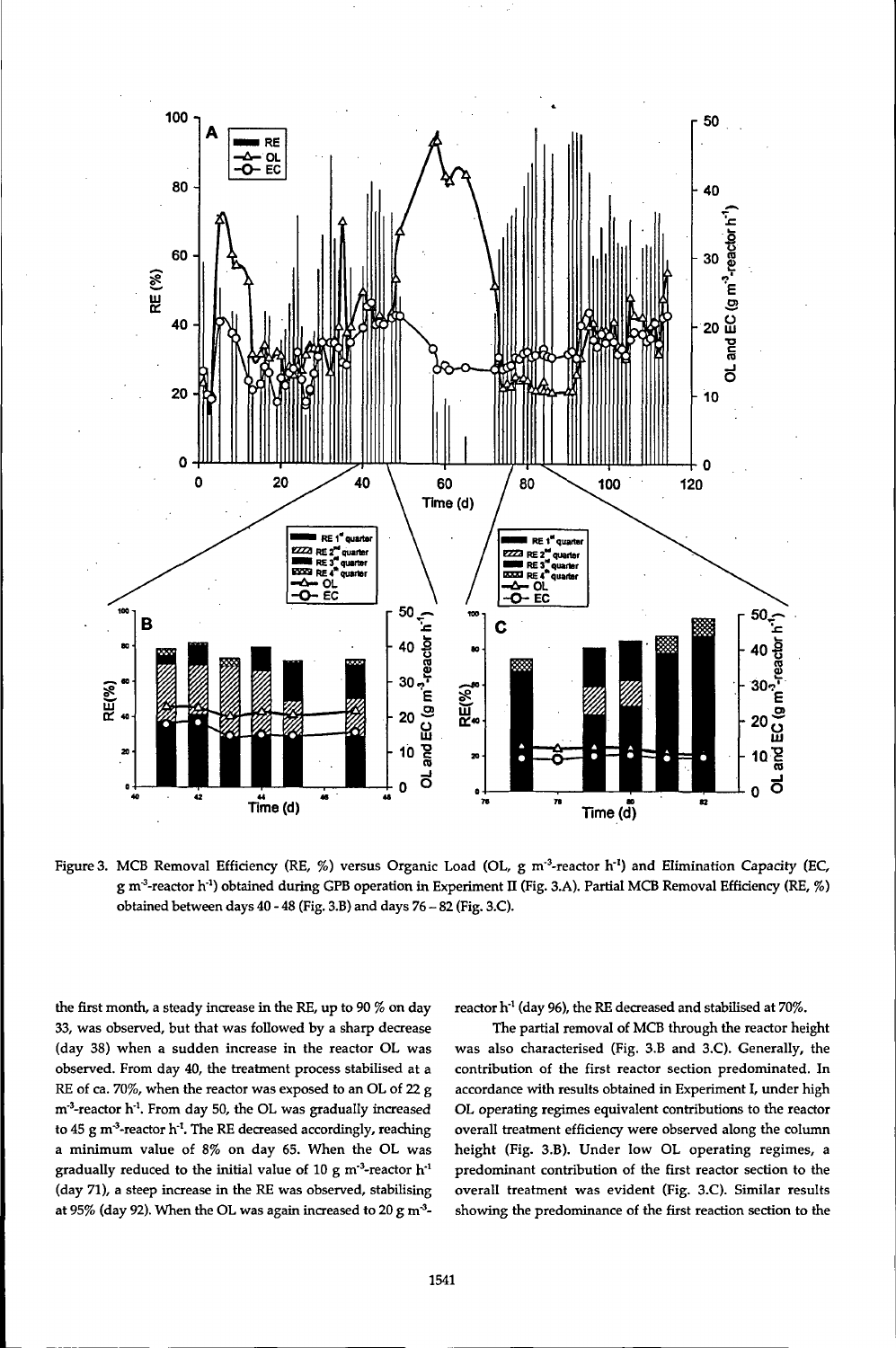overall treatment when operating GPB for treatment of several VOCs have been published [10,19-23]. The main explanations advanced for such predominance include enhanced mass-transfer conditions, leading to the presence of more carbon sources, moisture content and nutrients, that contribute to a higher metabolic reaction given by a higher biomass concentration, and thus a higher biodegradation rate. During periods of lower RE, there was no clear difference between the contribution of each section to the overall RE. A similar behaviour was observed along filter beds exposed to MCB [7] and phenol [24].

Evolution of chloride and suspended biomass concentrations in the MM is shown in Figure 4. During the first two months of operation the fluctuations observed in chloride concentrations were due to the periodical renewal of the MM from the recirculating vessel. The high peaks of suspended biomass observed at some stages of operation may have been due to the release of attached biofilm portions. From day 70, MM was fed continuously to the GPB, and the SIA methodology for on-line chloride monitoring was coupled to the system. With this new operating regime, characterised by a continuous replacement of MM in the system, the evolution of chloride concentration in the MM at the outlet of the GPB, presented a more stable behaviour. A mass-balance carried out under constant OL operational regimes (between days 79-85 and days 96-104) showed that the chloride liberation accounted for more than 99% of the MCB removed, as determined by analysing the GPB inlet and outlet MCB gaseous concentrations. The GPB clogged on day 114. No abnormal concentrations of suspended biomass were observed.

An improvement on the overall reactor performance was observed from Experiment I to Experiment Ü. Apart from the selected growth support material, the increase in the recirculation flow might have improved the reactor operational conditions. Increases in the recirculation flow have been shown to improve the EC of filter beds [7,8]. The major roles of the liquid medium on a biotrickling filter include: i) a transport carrier for inorganic nutrients supply; ii) a barrier for mass transfer; iii) an additional reaction zone [18,25]. Therefore, the beneficial effects produced from MM recirculation may be explained by an increase in the reaction zone promoting larger active specific biofilm surface area, obtained through the creation of favourable growth conditions for the biomass and better moisture control [9]. The quantification of the partial RE along the reactor height



Figure 4. Evolution of suspended biomass (X, mg I<sup>-1</sup>) and chloride (CI, mg I<sup>-1</sup>) concentrations obtained in the recirculation vessel during GPB operation in Experiment II. From day 70, chloride concentrations represent daily average values.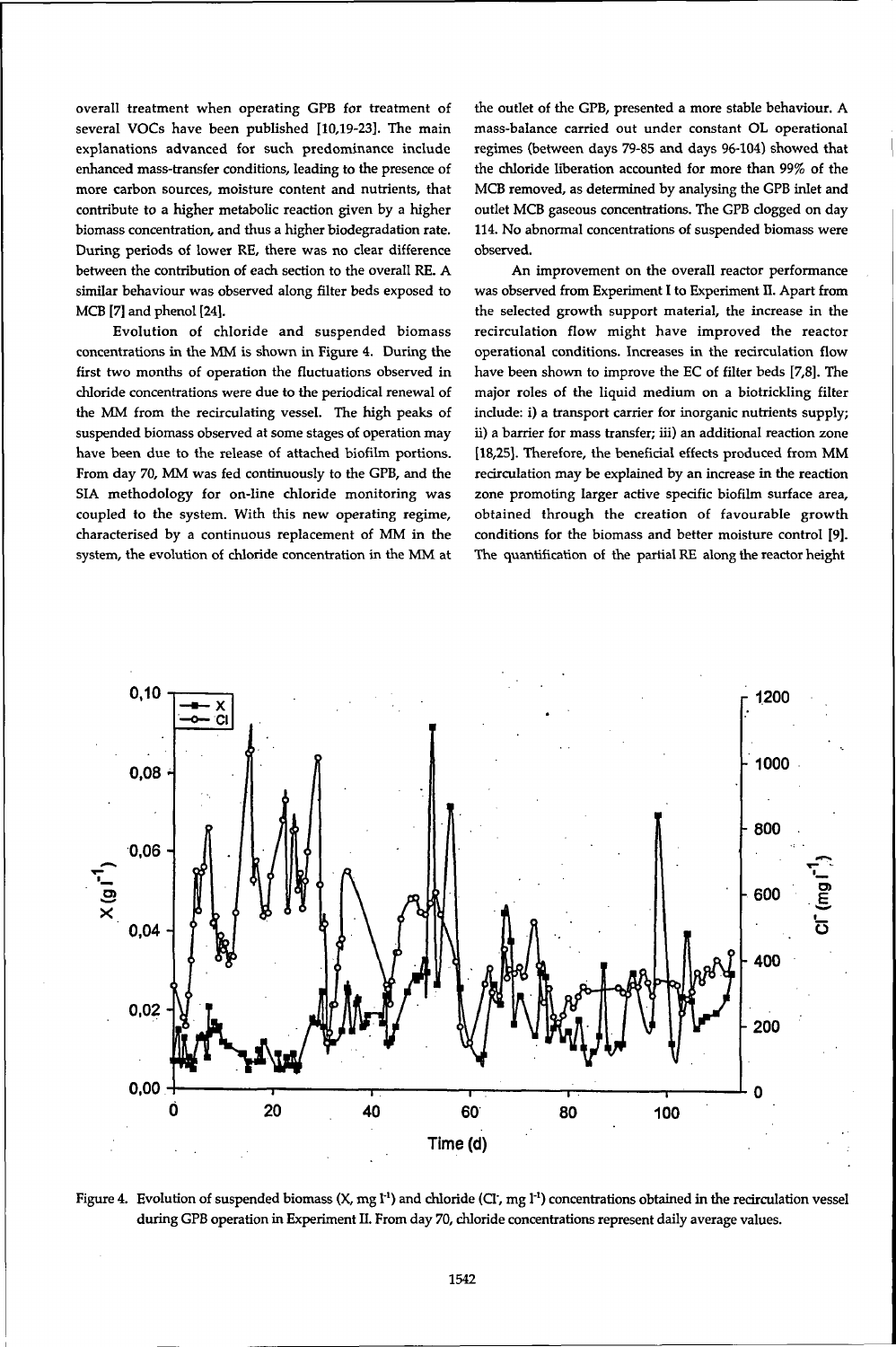allowed for the identification of the first reaction section as the predominant contributing section, particularly at low OL regimes. The positive effect of high recirculation rates and the predominant contributing section should be considered when scaling-up biological processes, as the overall dimensions of the treatment unit can be significantly reduced.

Development of on-line monitoring systems, when compared to classical techniques, would be a step-forward towards the optimal strategy for GPB monitoring. SIA methodology for on-line monitoring of chloride proved to be accurate, precise and fast, being an advantageous alternative to the time-consuming reference procedure usually applied for chloride monitoring. The low detection and quantification limits that the methodology allows [13], supports its application for the quantification of trace amounts of compounds often present in industrial effluents.

# Treatment Inhibition

For characterisation of the treatment process, the OL was compared to the EC obtained at steady-state, represented by the stabilisation of removal efficiencies at constant OL operating regimes, during the experiments carried out (Fig. 5). The similarity of results obtained for each OL amongst the different experiments shows the reproducibility of the GPB behaviour when exposed to similar operating conditions. Despite the low EC values, the curve shape is in accordance with literature published elsewhere [8,10,21,22], characterised by a diffusion limited zone, where a linear relation between EC and OL at lower OL values was observed, and a reaction limited zone, where with increasing OL a constancy in the EC levels was observed. Under this reaction limited zone, kinetic inhibition seemed to occur when the reactor was exposed to higher OLs  $(> 40 \text{ g m}^{-3}$ -reactor h<sup>-1</sup>), with a subsequent decrease in EC. A similar behaviour has been observed during the biological treatment of benzene and toluene in a biofilter [26].

#### **ACNOWLEDGEMENTS**

The authors would like to thank the support from Agê ncia de Inovaç ã o S.A. and AGROF and financial support from ICPME 19Ar research project - P0065. R. Ferreira Jorge would like to thank financial support from Fundac ä o para a Cié ncia e a Tecnología (BPD/6977£001). The authors would like to thank technical support from R. Mesquita and Dr. S. Fernandes during the implementation and operation of SIA methodology.



Figure 5.  $\rm Elimination$  capacity (EC, g m $\rm ^3$ -reactor h $\rm ^1)$  versus organic load (OL, g m $\rm ^3$ -reactor h $\rm ^1)$  fed to the GPB.